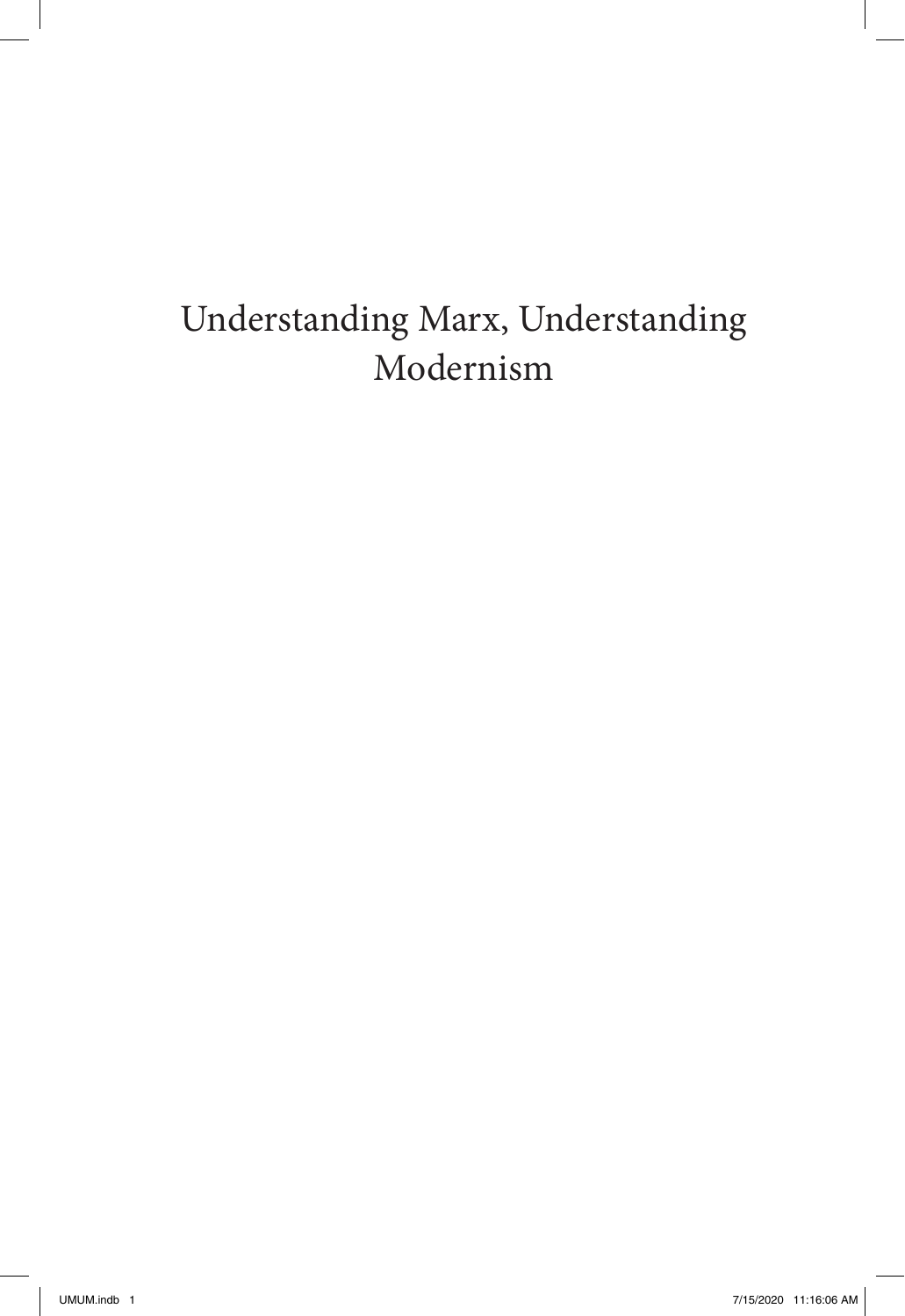#### Understanding Philosophy, Understanding Modernism

The aim of each volume in **Understanding Philosophy, Understanding Modernism** is to understand a philosophical thinker more fully through literary and cultural modernism and consequently to understand literary modernism better through a key philosophical figure. In this way, the series also rethinks the limits of modernism, calling attention to lacunae in modernist studies and sometimes in the philosophical work under examination.

> Series Editors: Paul Ardoin, S. E. Gontarski, and Laci Mattison

> > Volumes in the Series:

*Understanding Bergson, Understanding Modernism* Edited by Paul Ardoin, S. E. Gontarski, and Laci Mattison

*Understanding Deleuze, Understanding Modernism* Edited by S. E. Gontarski, Paul Ardoin and Laci Mattison

*Understanding Wittgenstein, Understanding Modernism* Edited by Anat Matar

*Understanding Foucault, Understanding Modernism* Edited by David Scott

*Understanding James, Understanding Modernism* Edited by David H. Evans

*Understanding Rancière, Understanding Modernism* Edited by Patrick M. Bray

*Understanding Blanchot, Understanding Modernism* Edited by Christopher Langlois

*Understanding Merleau-Ponty, Understanding Modernism* Edited by Ariane Mildenberg

*Understanding Nietzsche, Understanding Modernism* Edited by Douglas Burnham and Brian Pines

*Understanding Derrida, Understanding Modernism* Edited by Jean-Michel Rabaté

*Understanding Adorno, Understanding Modernism* Edited by Robin Truth Goodman

*Understanding Marx, Understanding Modernism* Edited by Mark Steven

*Understanding Cavell, Understanding Modernism* (forthcoming) Edited by Paola Marrati

*Understanding Flusser, Understanding Modernism* (forthcoming) Edited by Aaron Jaffe, Rodrigo Martini, and Michael F. Miller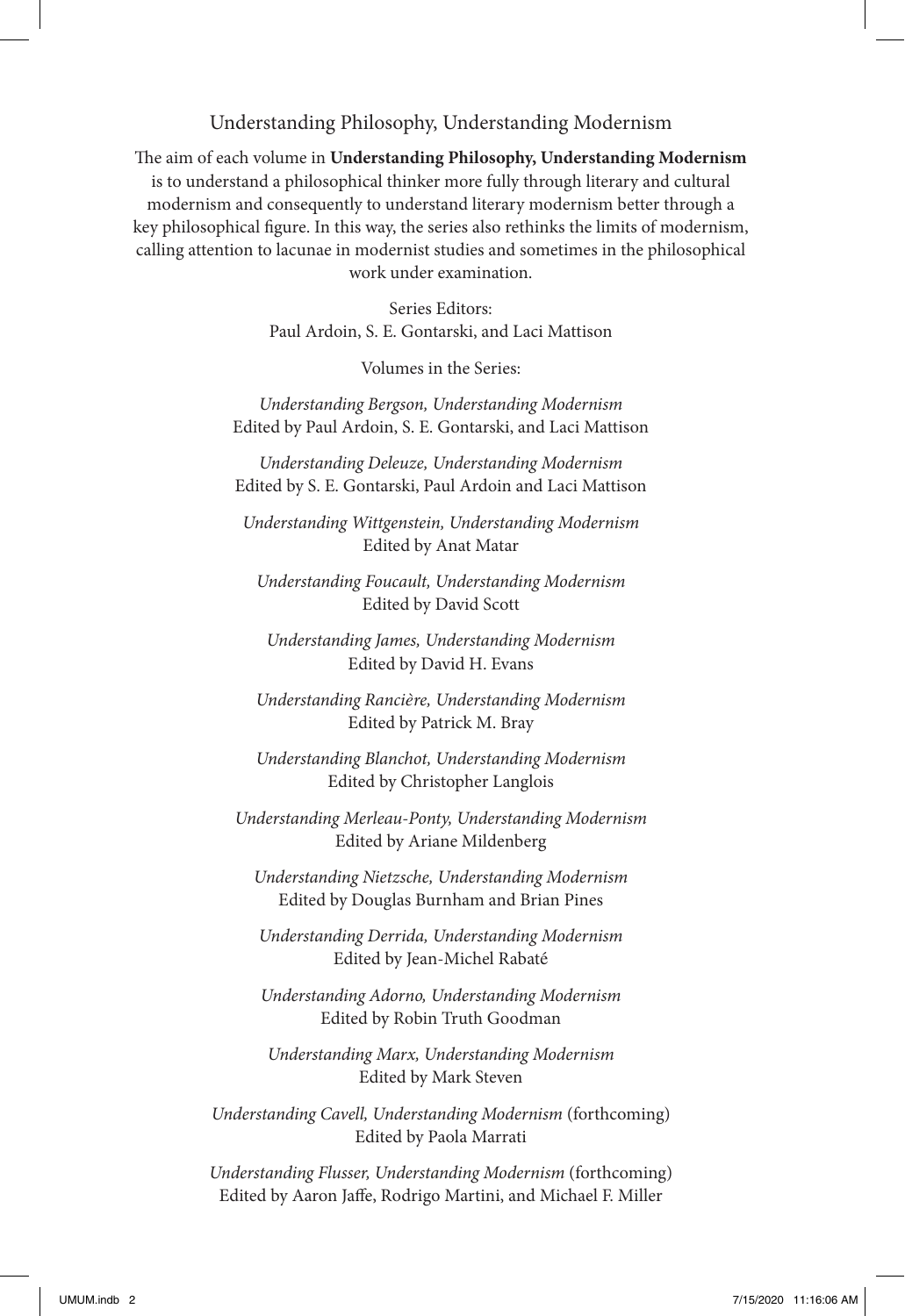# Understanding Marx, Understanding Modernism

Edited by Mark Steven

**BLOOMSBURY ACADEMIC** NEW YORK  $\boldsymbol{\cdot}$  LONDON  $\boldsymbol{\cdot}$  OXFORD  $\boldsymbol{\cdot}$  NEW DELHI  $\boldsymbol{\cdot}$  SYDNEY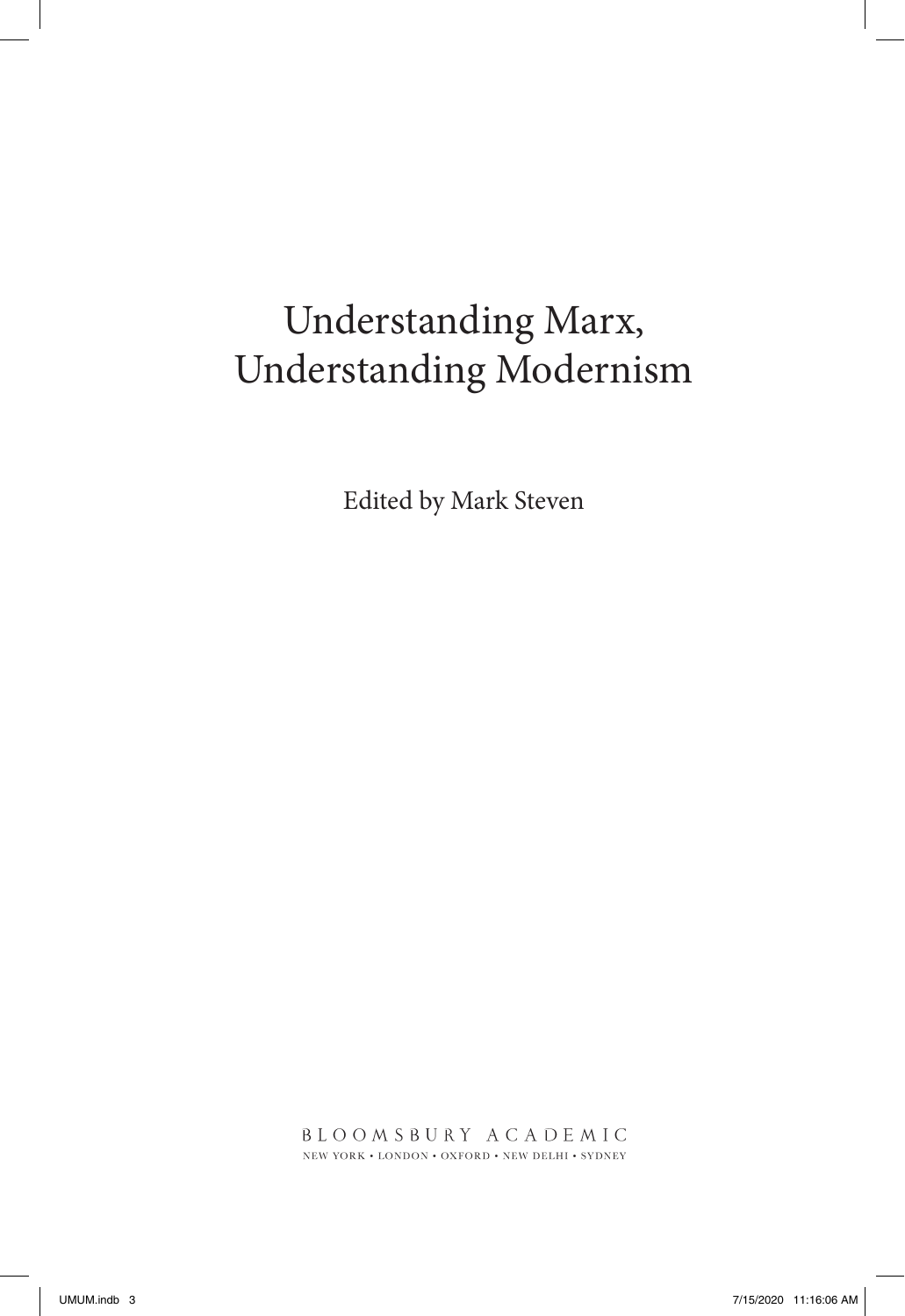### BLOOMSBURY ACADEMIC Bloomsbury Publishing Inc 1385 Broadway, New York, NY 10018, USA

BLOOMSBURY, BLOOMSBURY ACADEMIC and the Diana logo are trademarks of Bloomsbury Publishing Plc

First published in the United States of America 2021

Copyright © Mark Steven and Contributors, 2021

Cover design: Cover image © Getty Images

All rights reserved. No part of this publication may be reproduced or transmitted in any form or by any means, electronic or mechanical, including photocopying, recording, or any information storage or retrieval system, without prior permission in writing from the publishers.

Bloomsbury Publishing Inc does not have any control over, or responsibility for, any thirdparty websites referred to or in this book. All internet addresses given in this book were correct at the time of going to press. The author and publisher regret any inconvenience caused if addresses have changed or sites have ceased to exist, but can accept no responsibility for any such changes.

> Library of Congress Cataloging-in-Publication Data  $[tk]$

> > ISBN: HB: 978-1-5013-5111-2 ePDF: 978-1-5013-5113-6 eBook: 978-1-5013-5112-9

Series: Understanding Philosophy, Understanding Modernism

Typeset by Deanta Global Publishing Services, Chennai, India Printed and bound in the United States of America

To find out more about our authors and books visit www.bloomsbury.com and sign up for our newsletters.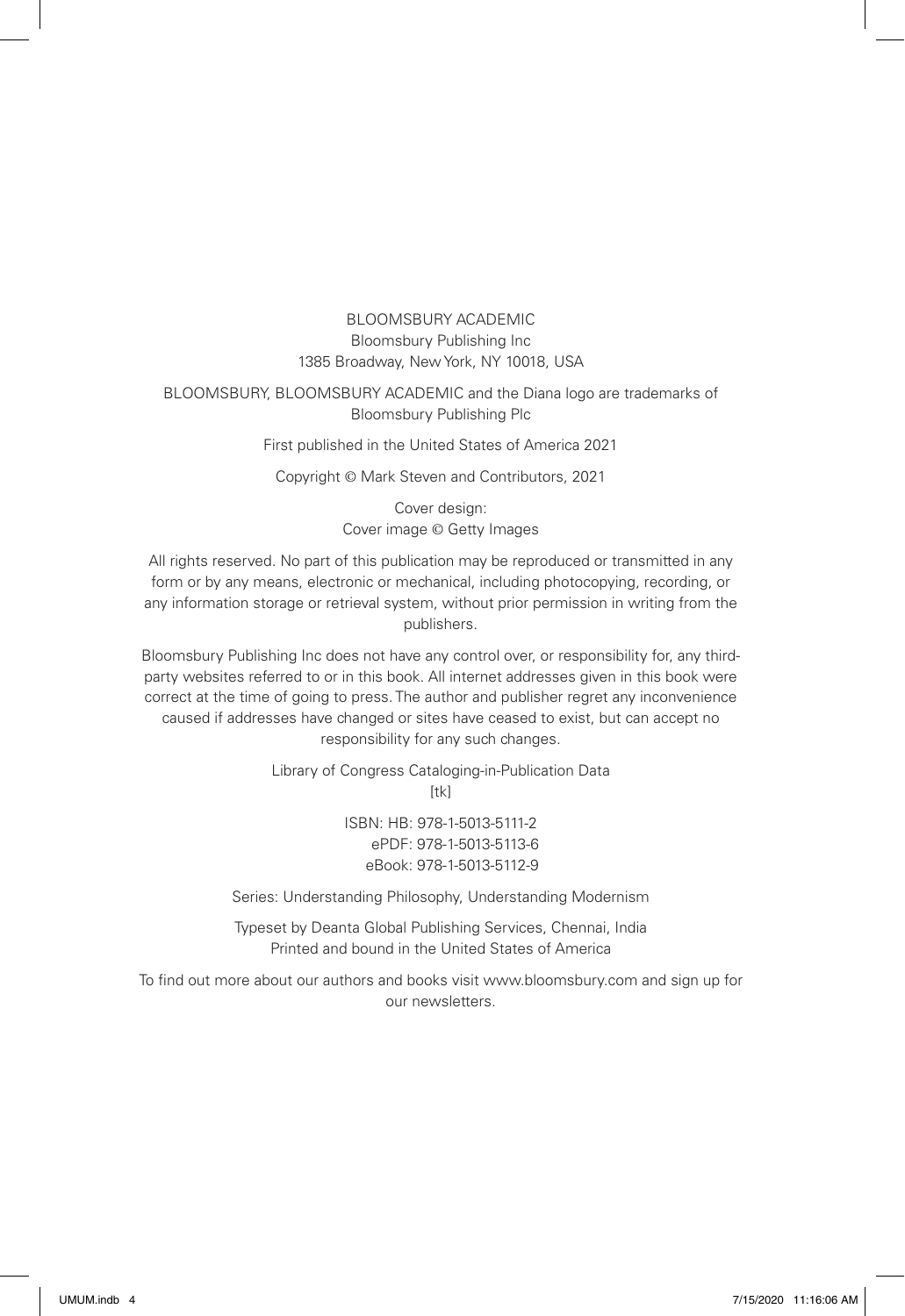## **Contents**

|    | Series Preface                                                                                              | vii          |
|----|-------------------------------------------------------------------------------------------------------------|--------------|
|    | Introduction: Modernist Marx, Marxist Modernism Mark Steven                                                 | $\mathbf{1}$ |
|    | Part One Conceptualizing Marx                                                                               |              |
| 1  | Greek Ideology and Modern Politics in Marx's First Works Giacomo<br>Bianchino                               | 15           |
| 2  | Before the Manifesto: Märchen and the Impulse to Exorcism Peter Riley                                       | 30           |
| 3  | The Communist Manifesto and the Exhumation of Literature Alex Niven                                         | 40           |
| 4  | On France: Revolutions and Communes Owen Holland                                                            | 50           |
| 5  | Jupiter Against the Lightning-Rod: Literary Form in the<br>Grundrisse Dominick Knowles                      | 64           |
| 6  | The Voices of Capital: Poetics of Critique beyond Sentiment and<br>Cynicism Daniel Hartley                  | 74           |
| 7  | The Dialectics of Utopia: Critique of the Gotha Program Regenia Gagnier                                     | 86           |
| 8  | Posthumous Publications: Capitalism's Circuits and Reading for<br>Totality Treasa De Loughry and Miles Link | 99           |
|    | Part Two Marx in Modernism                                                                                  |              |
| 9  | Marx in the Modernist Novel Julian Murphet                                                                  | 115          |
| 10 | Marx and Modernist Poetry Kristin Grogan                                                                    | 124          |
| 11 | Marx and Cinema Angelos Koutsourakis                                                                        | 134          |
| 12 | Theatrical Proletarians Michael Shane Boyle                                                                 | 146          |
| 13 | Marx-Music-Modernism Sarah Collins                                                                          | 162          |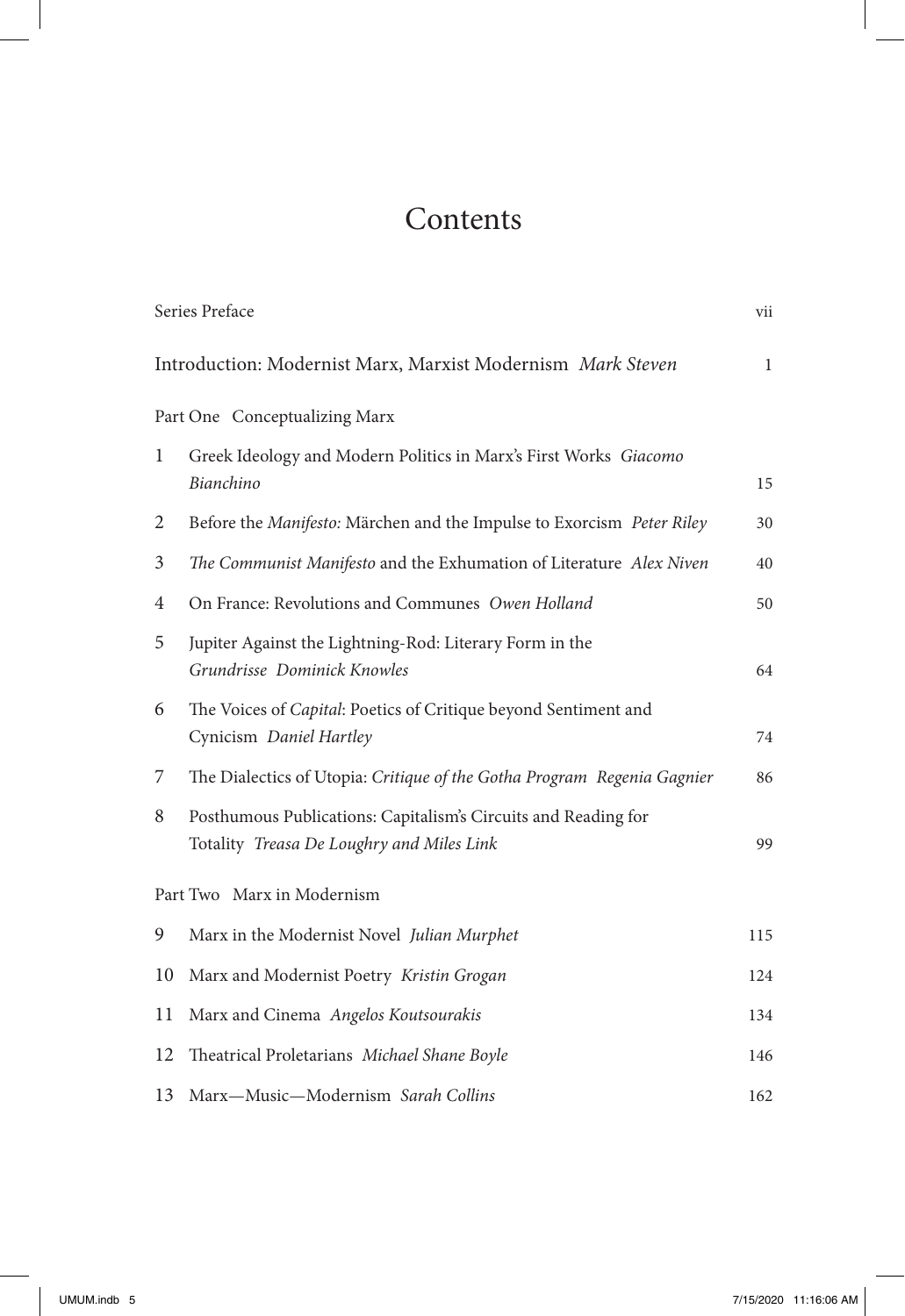### vi *Contents*

| 14                    | Constructing Socialism: Marxism, Modernism, and Architecture |     |
|-----------------------|--------------------------------------------------------------|-----|
|                       | Tyrus Miller                                                 | 172 |
| 15                    | Marx and Popular Modernism Esther Leslie                     | 184 |
|                       | Part Three Glossary of Key Terms                             |     |
| 16                    | The Commodity Josh Jewell                                    | 197 |
| 17                    | Labor Veronica Brownstone                                    | 200 |
| 18                    | Value Rory Dufficy                                           | 202 |
| 19                    | Money Marina Vishmidt                                        | 204 |
| 20                    | The General Formula of Capital Adam David Morton             | 207 |
| 21                    | Class Elinor Taylor                                          | 209 |
| 22                    | Technology Trevor Strunk                                     | 211 |
| 23                    | Family Kate Montague                                         | 214 |
| 24                    | Ideology Harry Warwick                                       | 217 |
| 25                    | Alienation Ana Tomcic                                        | 219 |
| 26                    | Materialism Fiona Allen                                      | 221 |
| 27                    | Colonization Paul Young                                      | 223 |
| 28                    | Nature Margaret Ronda                                        | 226 |
| 29                    | Revolution Colleen Lye                                       | 229 |
| 30                    | Communism Conall Cash                                        | 231 |
| 31                    | Utopia Cat Moir                                              | 234 |
| Notes on Contributors |                                                              | 237 |
| Index                 |                                                              | 241 |

 $\overline{\phantom{a}}$ 

T

I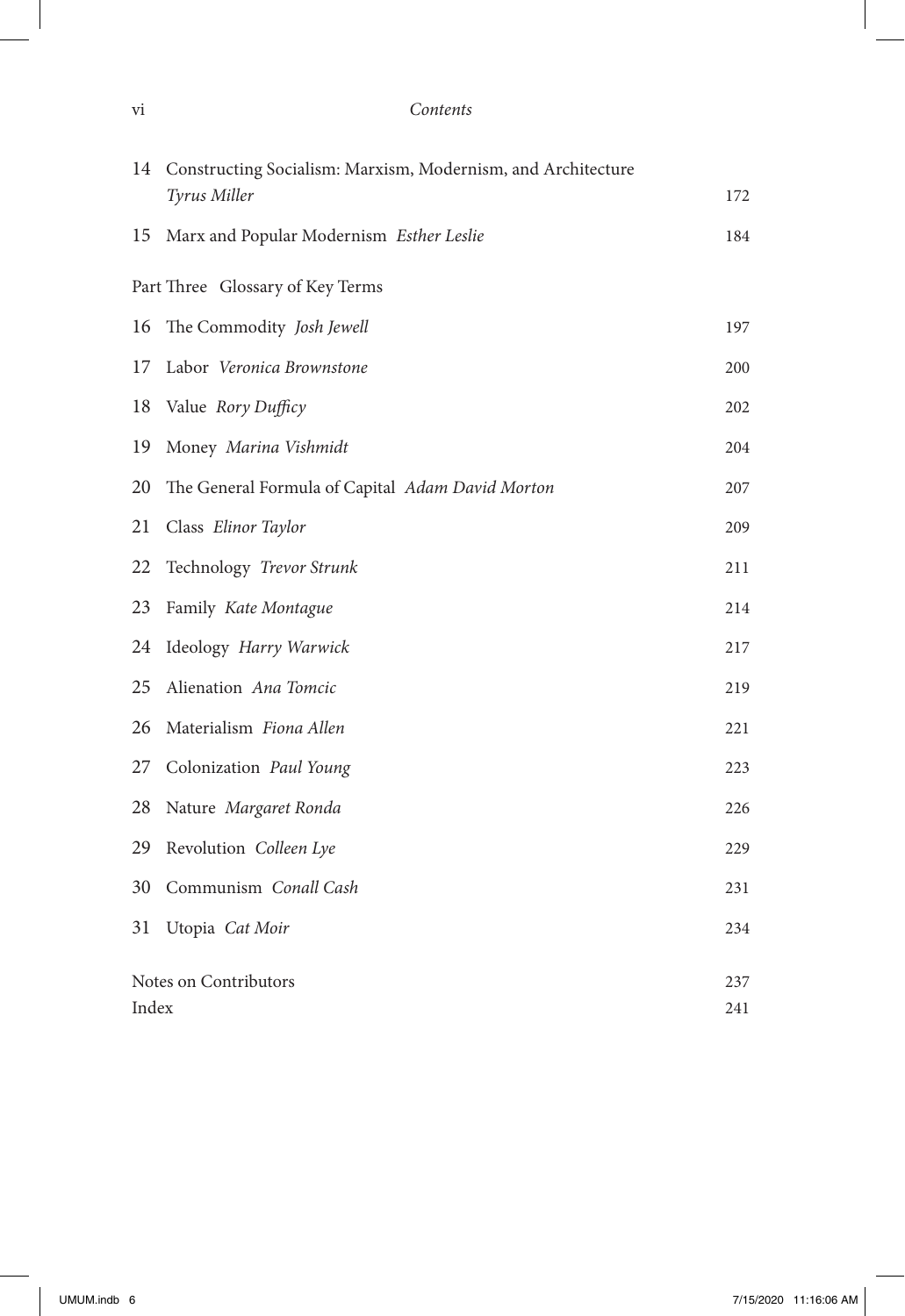### Money

#### Marina Vishmidt

The dominance of money is what distinguishes a capitalist society from others. Money is an "all-sided mediation," guaranteeing the universality of alienated social relations through the formal means of general equivalence (the erstwhile "invisible hand" of the market, now perhaps the "invisible algorithm").<sup>1</sup> The cash nexus registers the dependencies of a type of social life founded on the axiom of equivalence—that is, organized *objectively* through the capitalist mode of production and *subjectively* through the fiction of liberal personhood.

Labor time takes the form of money. It is objectified in and mediated by money in order to circulate and accumulate. The mediation of exchange by money is the "asocial sociality" that makes all forms of labor comparable insofar as they can be exchanged for a wage. The exchange of labor for a money wage has a prior condition, namely, the investment of money by a capitalist in an enterprise that only surplus labor can make profitable. The exchange of money for commodities has existed in many different forms of society in time and space. What, therefore, distinguishes a capitalist society is that this exchange is part of an overall dynamic of production and reproduction that pivots on private property, investment, and the expanded cycle of production, circulation, and consumption (M-C-M'). However, money is always a *vanishing* mediator, disappearing and naturalizing itself in commodity circulation. Until we come to the axiom of financialization, M-M', for Marx money is a universal mediation in capitalist social life that is both always present and never there: "money appears only fleetingly, or, its substance consists only in this constant appearance as disappearance, as this vehicle of mediation."2

AQ: please clarify M-C-M' and M-M' in the sentence "What, therefore ..." and the following sentence.

Marx's emphasis on money as a universal mediation, the "concrete universal" of social relations fetishized through the commodity and abstract labor, came to influence modernist aesthetics in a number of ways. Money was the "real abstraction" of the form of value that organized life in capitalist society, but modernist art bore a specifically mediated—ideologically and economically—relation to it. In the era of "high modernism," and even more so now, as asset class art may briefly store capital in the upper echelons of chains of value circulation. Yet, art is not capital or value here, only the form of appearance of capital before it moves back into cycles of investment. Art generally circulates via nonprofit institutions and contexts,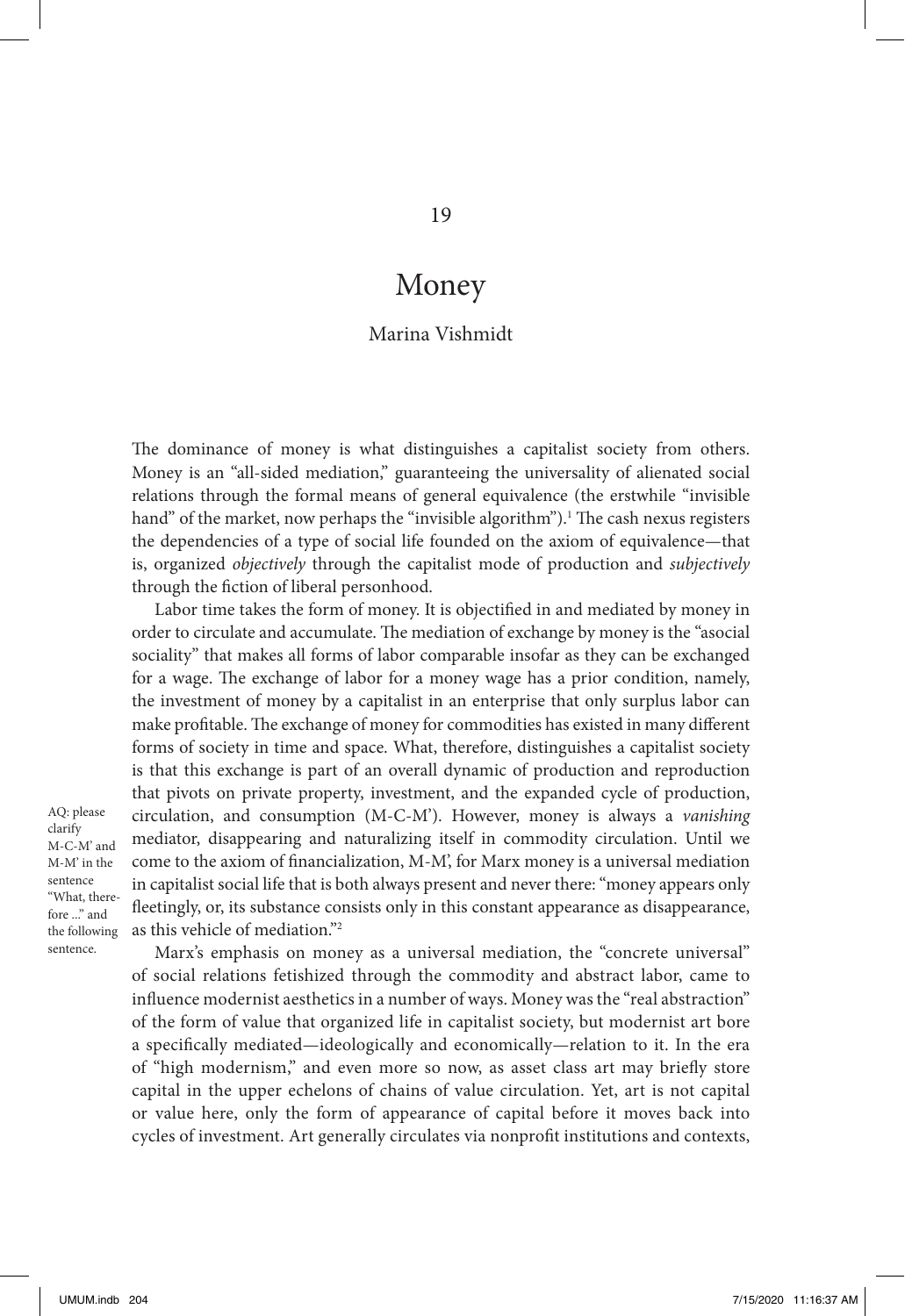and where it interacts with profit-making institutions (dealers, auction-houses, collectors) these are rigorously defined by their separation from a wider capitalist marketplace.

Modernist art, with its challenges to vision and sense, came to illustrate the corrosive effect of capitalist quantification and labor discipline on the old verities of human perception and the lifeworld that sustained them, as Walter Benjamin famously chronicled. It evoked the "solidity" melting into air, the social impact of money on "fast-fixed" traditional relations Marx and Engels identified in 1848, in the space of cultural production. At the same time, modernism seemed to point to a numinous "beyond" the money and commodity form, or indeed any human social forms, as modernist mystics such as Wassily Kandinsky, Piet Mondriaan, and Kazimir Malevich attested. The social ontology of money and art have often been discussed in similar terms by critical theorists who based their materialist aesthetic theory on the shared propensity of art and money to conceal and disavow the social relations of capitalist life, principally labor. Theodor Adorno even called art the "absolute commodity," drawing on this social semblance to make a point about how the lack of use-value brings modernist artworks closer to the ur-form of the capitalist commodity as arbitrary: purely social, purely exchange. We see then that the structural analogy between art and money is that each represents an instance of self-valorizing value, insofar as both are social mediations which are anchored in a self-referential or reflexive circuit of valorization—critical value in art is generated from transactions within its semantic domain, much as in speculative finance (or "fictitious capital," in Marx's phrase) money generates more money through transactions internal to financial markets. This homology reveals both art and money as marked by the nebulousness and reflexivity of value claims.

We can thus see how both social and artistic abstraction was highlighted in modernist political aesthetics as a pivot toward the "real" determined by capitalist social forms such as money. Such abstraction was later to be taken up in critical practices in theater, literature, and the visual arts, as a bugbear of bourgeois aesthetics to be eliminated through strategic exposure, as in Brecht's "estrangement effect," or to be swept aside in the appeal to (orchestrated) direct experience, as in participatory theatrical and art practices from the 1950s onward. Such "problematizations" evoked Marx's project in the critique of political economy, to disclose the specifically mediated nature of that which seems to have been always there (money, the commodity, abstract social labor). At the same time, it also became increasingly clear that the parallel between art and money was structural as much as ideological, embedded at the level of its institutions and markets, with art functioning in at least two of the modes commanded by money—as a commodity and as an asset class, or store of value. Ideologically, however, whether or not art thematically concerns itself with economic matters, its distance from the utilitarian and the material is ensured by its exceptional status as a good and as a form of labor. This is the ground that sustains the myth of art's autonomy from the principles and methods of market rationality that makes it such an effective diversion and legitimation mechanism for